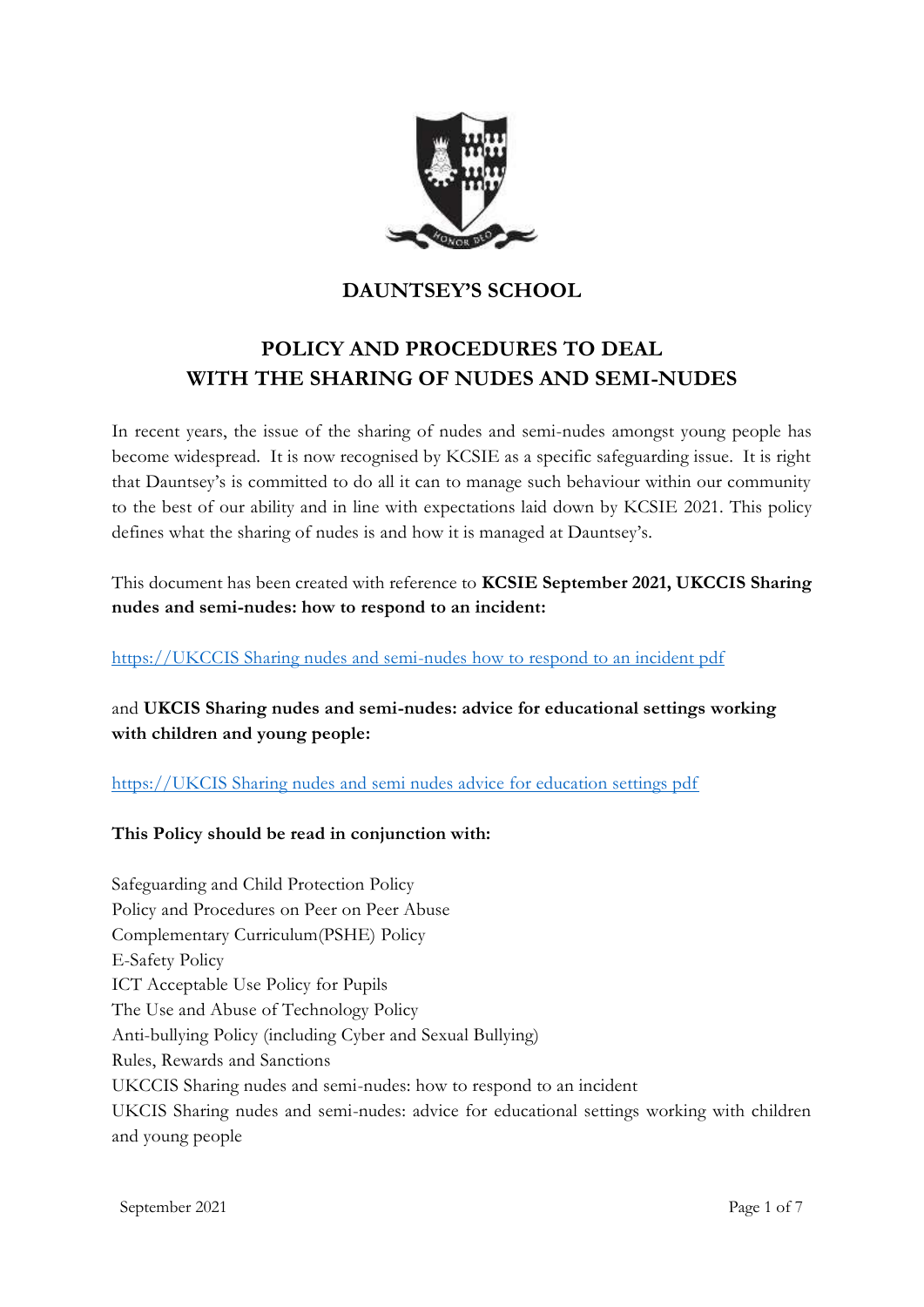**This Policy should also be read with the understanding of the following principles based on the KCSIE Statutory Guidelines for Schools and Colleges September 2021:**

- Safeguarding and promoting the welfare of children at Dauntsey's is the responsibility of **all** staff.
- Staff approach must be child-centred which means that they should always consider what is in the best interests of the pupils in our care.
- Prompt action and sharing of information is crucial in order to safeguard the welfare of pupils.
- Staff should be aware that the sharing of nude and semi-nude images can put children in danger.
- Staff should be aware that this behaviour is one in which peer on peer abuse can manifest itself.
- As regarding any safeguarding issue, all members of the community are asked to cultivate an understanding that 'it could happen here' and be prepared to 'think the unthinkable'.

# **'Sharing nudes and semi-nudes': definition:**

This policy uses the term 'sharing nudes and semi-nudes' to mean the sending or posting of nude or semi-nude images, videos or live streams by children and young people online. This could be via 1:1 messaging, social media, gaming platforms, chat apps or forums. It could also involve sharing between devices via services like Apple's AirDrop which works offline. Professionals may also refer to 'nudes and semi-nudes' as:

- youth produced sexual imagery or 'youth involved' sexual imagery
- indecent imagery. This is the legal term used to define nude or semi-nude images and videos of children and young people under the age of 18.
- 'sexting'. Many adults may use this term, however some young people interpret sexting as 'writing and sharing explicit messages with people they know' rather than sharing images
- image-based sexual abuse. This term may be used when referring to the non-consensual sharing of nudes and semi-nudes

Terms such as 'revenge porn' and 'upskirting' are also used to refer to specific incidents of nudes and semi-nudes being shared. Whilst these terms are more often used in the context of adult-toadult non-consensual image sharing offences, Dauntsey's recognises that incidents of this nature can also involve children.

## **The Law**

Making, possessing, showing and distributing any imagery of someone under 18 which is 'indecent' is illegal. This includes imagery of oneself if under 18.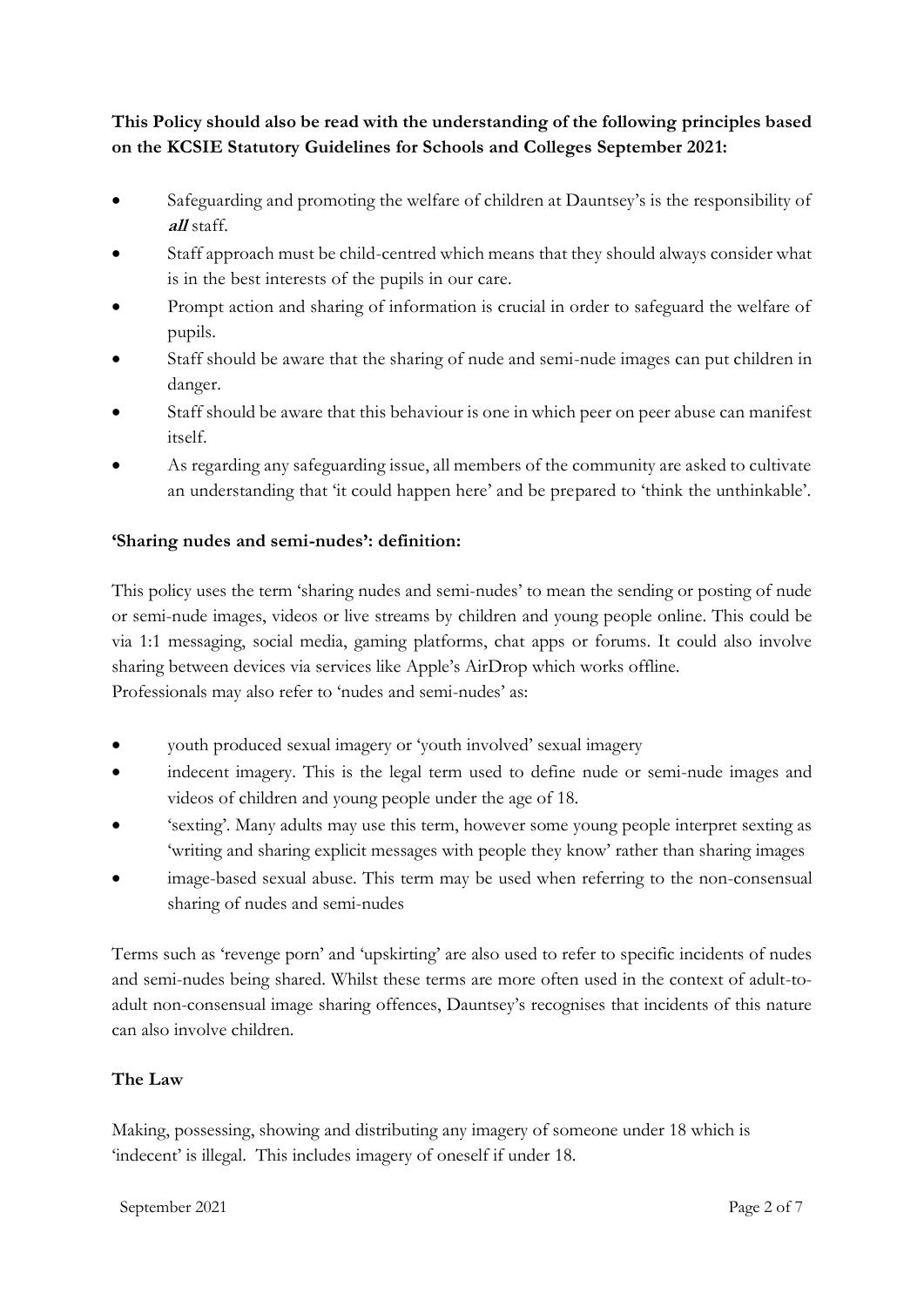'Indecent' is not defined in legislation. Indecent imagery does not always include nudity; however, images are likely to be considered indecent if they meet one or more of the following criteria:

- nude or semi-nude sexual posing e.g. displaying genitals and/or breasts or overtly sexual images of young people in their underwear
- someone nude or semi-nude touching themselves in a sexual way
- any sexual activity involving a child or young person
- someone hurting someone else sexually
- sexual activity that includes animals

The non-consensual sharing of private sexual images or videos with the intent to cause distress is also illegal.

## **The types of incidents which this document covers are:**

- A person under the age of 18 creates and shares sexual imagery of themselves, with a peer under the age of 18;
- A person under the age of 18 shares sexual imagery created by another person under the age of 18 with a peer under the age of 18 or an adult;
- A person under the age of 18 is in possession of sexual imagery created by another person under the age of 18 or an adult.

# **Procedures Adopted when an incident of sharing nudes and semi-nudes comes to the attention of any member of staff**

The following general principles and guidelines should be followed:

#### **Initial response**

- the response to all incidents should be in line with the School's Safeguarding and Child Protection Policy.
- any direct disclosure by a pupil of an incident of sharing sexual imagery should be taken very seriously.
- the incident should be referred to the DSL as soon as possible.
- the DSL should hold an initial review meeting with appropriate staff. This may include the staff member(s) who heard the disclosure and the safeguarding team.
- there should be subsequent interviews with the children or young people involved (if appropriate)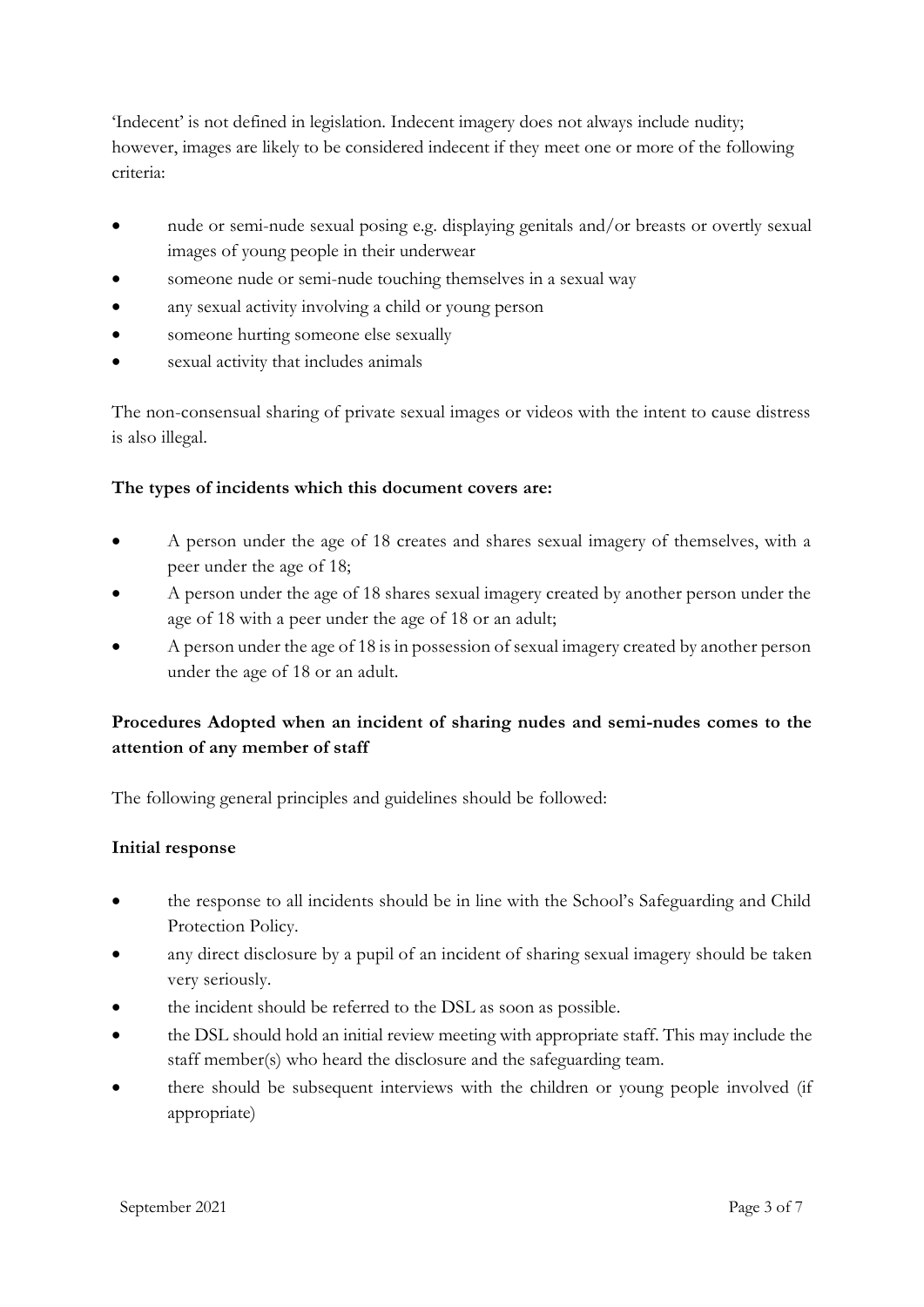- parents and carers should be informed at an early stage and involved in the process in order to best support the child or young person unless there is good reason to believe that involving them would put the child or young person at risk of harm
- a referral should be made to children's social care and/or the police immediately if there is a concern that a child or young person has been harmed or is at risk of immediate harm at any point in the process



#### **Initial review meeting**

The initial review meeting should consider the initial evidence and aim to establish:

- whether there is an immediate risk to any child or young person
- if a referral should be made to the police and/or children's social care if it is necessary to view the image(s) in order to safeguard the child or young person – **in most cases, images or videos should not be viewed (see section 2.10 of UKCIS Sharing nudes and semi-nudes: advice for educational settings working with children and young people for further guidance on when an image may need to be viewed)** [https://UKCIS Sharing nudes and semi nudes advice for education settings pdf](https://assets.publishing.service.gov.uk/government/uploads/system/uploads/attachment_data/file/1008443/UKCIS_sharing_nudes_and_semi_nudes_advice_for_education_settings__Web_accessible_.pdf)
- what further information is required to decide on the best response
- whether the image(s) has been shared widely and via what services and/or platforms. This may be unknown
- whether immediate action should be taken to delete or remove images or videos from devices or online services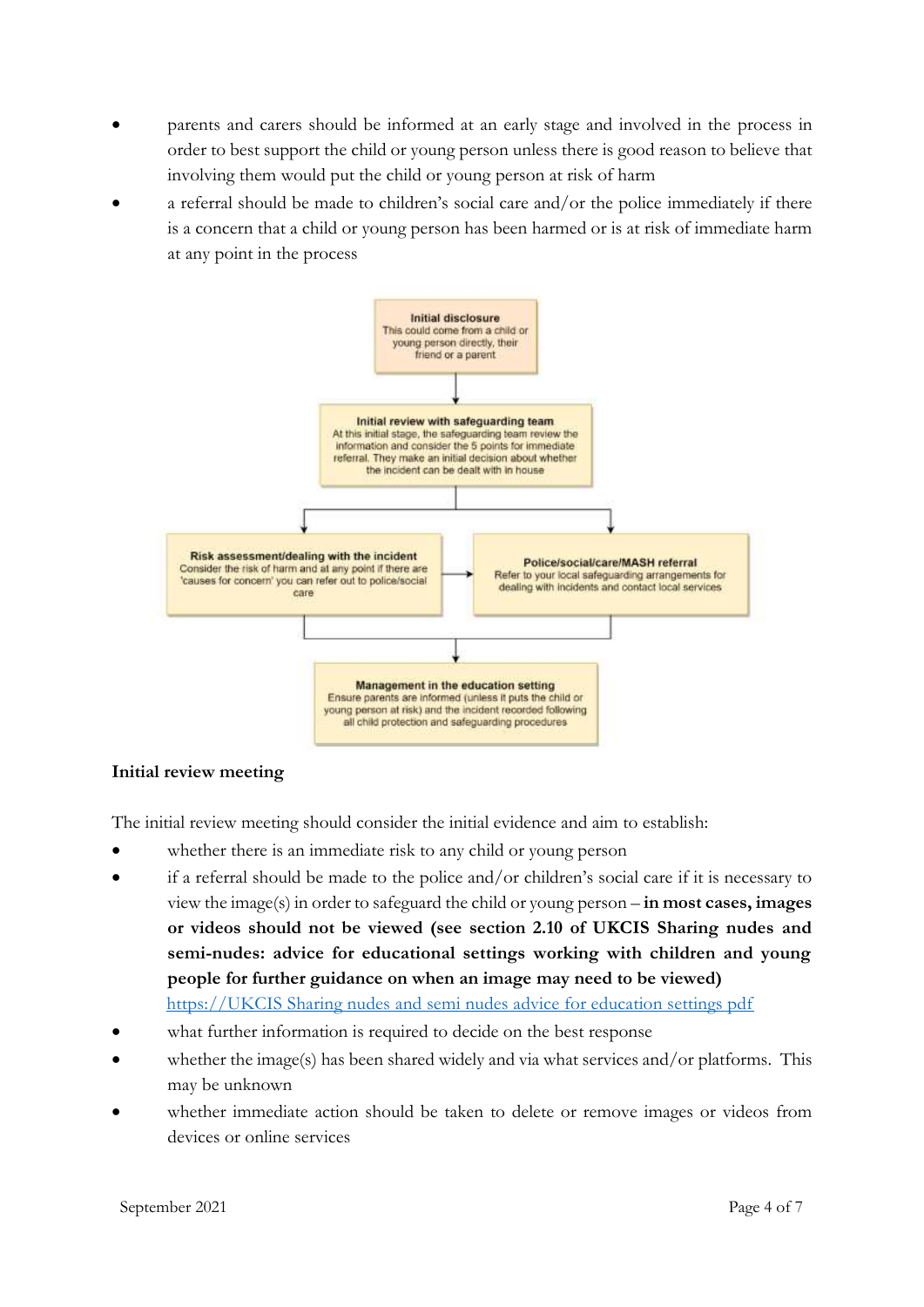- any relevant facts about the children or young people involved which would influence risk assessment
- if there is a need to contact another education, setting or individual
- whether to contact parents or carers of the children or young people involved-in most cases they should be involved

# **An immediate referral to police and/or children's social care through the MASH or equivalent should be made if at this initial stage:**

- the incident involves an adult
- there is reason to believe that the child or young person has been coerced, blackmailed or groomed, or there are concerns about their capacity to consent (for example, owing to special educational needs)
- what you know about the images or videos suggests the content depicts sexual acts which are unusual for the young person's development stage, or are violent.
- the image involves sexual acts and any child or young person in the images or videos is under 13.
- you have reason to believe a child or young person is at immediate risk of harm owing to the sharing of nudes and semi-nudes, for example, they are presenting as suicidal or self-harming.

If none of the above apply, the school may decide to respond to the incident without involving the police or children's social care. They can still choose to escalate the incident at any time if further information/concerns are disclosed at a later date.

The decision to respond to the incident without involving the police or children's social care should only be made in cases where the DSL is confident that they have enough information to assess the risks to any child or young person involved and the risks can be managed within the education setting's pastoral support and disciplinary framework and, if appropriate, their local network of support.

The decision should be made by the DSL with input from the Head Master and leadership team and input from other members of staff if appropriate. The decision should be made and recorded in line with Dauntsey's safeguarding and child protection procedures and should be based on consideration of the best interests of any child or young person involved. This should take into account proportionality as well as the welfare and protection of any child or young person. The decision should be reviewed throughout the process of responding to the incident.

If doubts remain after following child protection procedures, local safeguarding arrangements should be followed.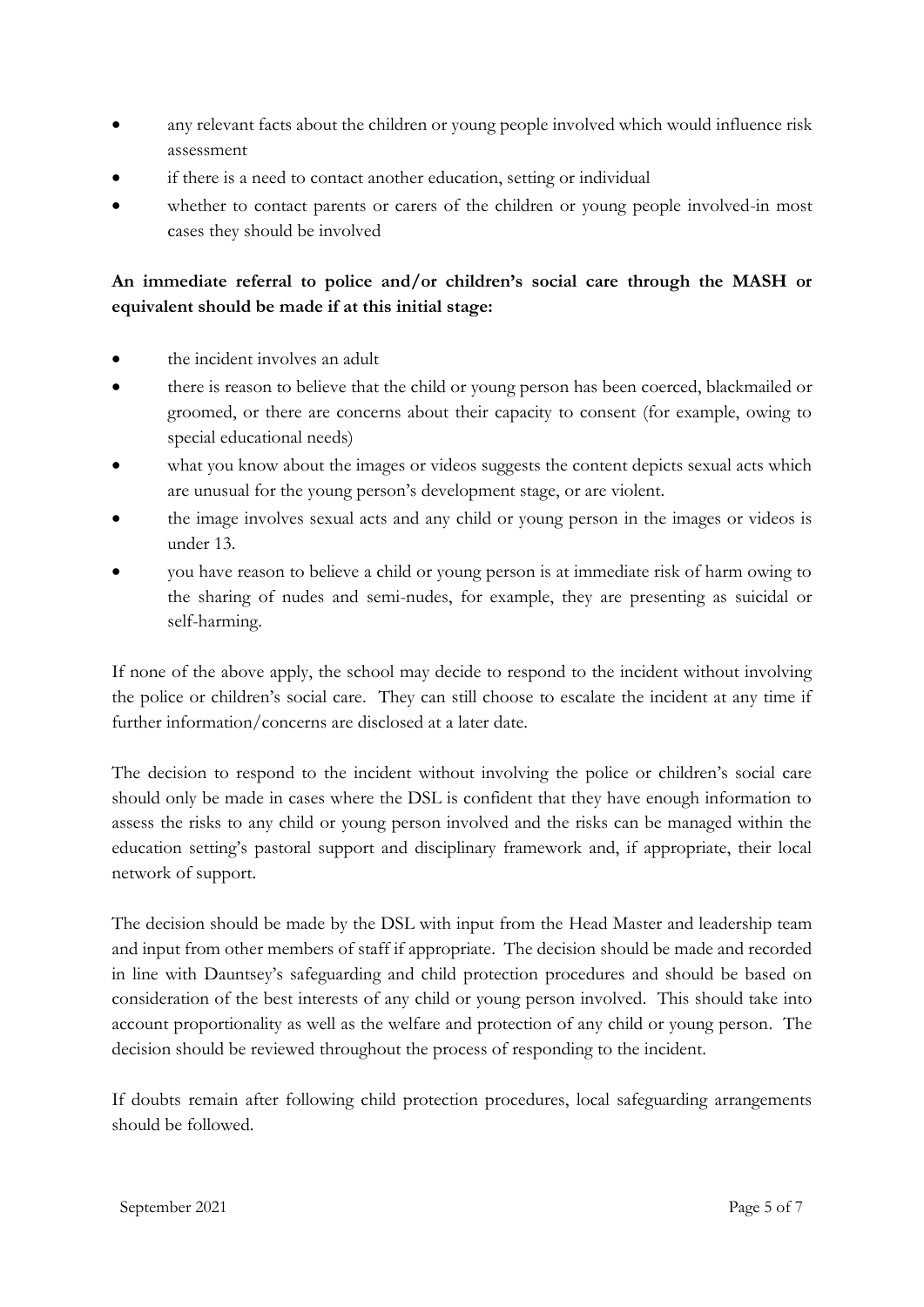#### **Assessing the risks**

The circumstances of incidents can vary widely. If at the initial review stage a decision has been made not to refer to police and/or children's social care, the DSL should conduct a further review (including an interview with any child or young person involved) to establish the facts and assess the risks, referring back to any relevant assessment tools.

When assessing the risks and determining whether a referral is needed, the following should be also considered:

- why was the nude or semi-nude shared? Was it consensual or was the child or young person put under pressure or coerced?
- has the nude or semi-nude been shared beyond its intended recipient? Was it shared without the consent of the child or young person who produced the image?
- has the nude or semi-nude been shared on social media or anywhere else online? If so, what steps have been taken to contain the spread of the image?
- how old are any of the children or young people involved?
- did the child or young person send the nude or semi-nude to more than one person?
- Does the young person understand the possible implications of sharing the image?
- do you have any concerns about the child or young person's vulnerability?
- are there additional concerns if the parents or carers are informed?

These questions will help the DSL decide whether a child or young person is at risk of harm, in which case a referral will be appropriate, whether additional information or support is needed from other agencies or whether the education setting can manage the incident and support any child or young person directly. The DSL will use their professional judgement in conjunction with that of their colleagues to assess incidents.

#### **Recording incidents**

All incidents relating to nudes and semi-nudes being shared need to be recorded. This includes incidents that have been referred to external agencies and those that have not. Incidents that have not been reported out to police or children's social care, education settings should record their reason for doing so and ensure it is signed off by the headteacher or setting's manager/leadership team. Please note copies of imagery should not be taken.

Records should be kept in line with statutory requirements set out in Keeping Children Safe in Education, where applicable, and your local safeguarding procedures.

#### **Recording Process and Outcomes**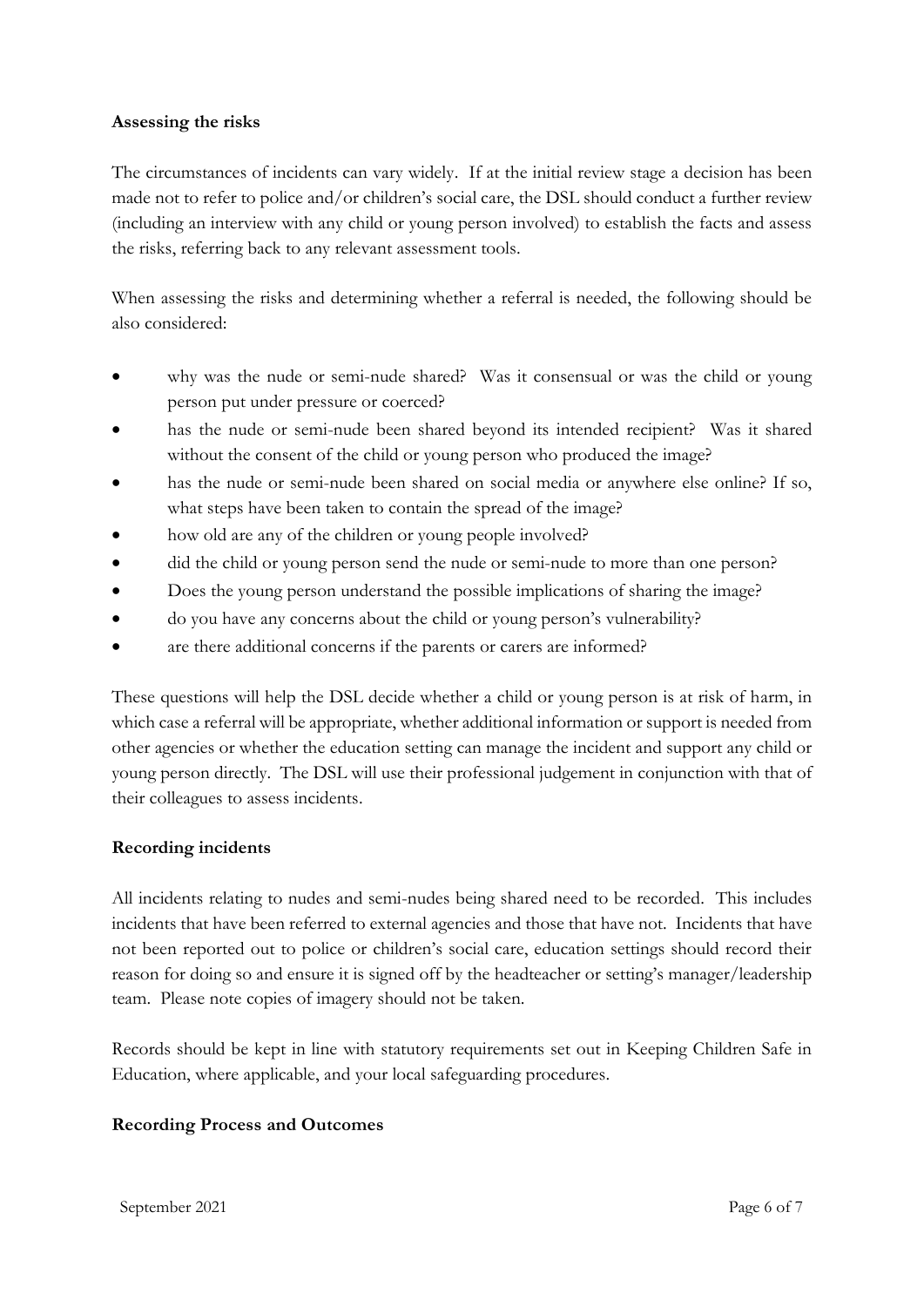- All conversations and meetings to do with any incident should be recorded on MyConcern immediately or within 24 hours at the latest. Records should include date, time, place, persons involved, nature of disclosure and any relevant details. Records of safeguarding incidents are kept by the DSL.
- At any stage of the incident, mobile devices can be confiscated by members of staff but should be done so in accordance with the Protocol for the searching of the possessions of a pupil.
- Mobile devices could also be searched, if required, with permission from the Head Master or DSL/DDSL. But a search of a mobile device should not be done alone or without this permission and should preferably be carried out by the DSL/DDSL. In some cases, mobile devices may be passed onto the DOFA/Police.
- The DSL/DDSL in conjunction with the Housemaster/Housemistress will make provision for the deletion of any sexual imagery as appropriate at any stage of the incident.
- The DSL and Pastoral staff will offer ongoing support in the best interests of the pupils in our care.